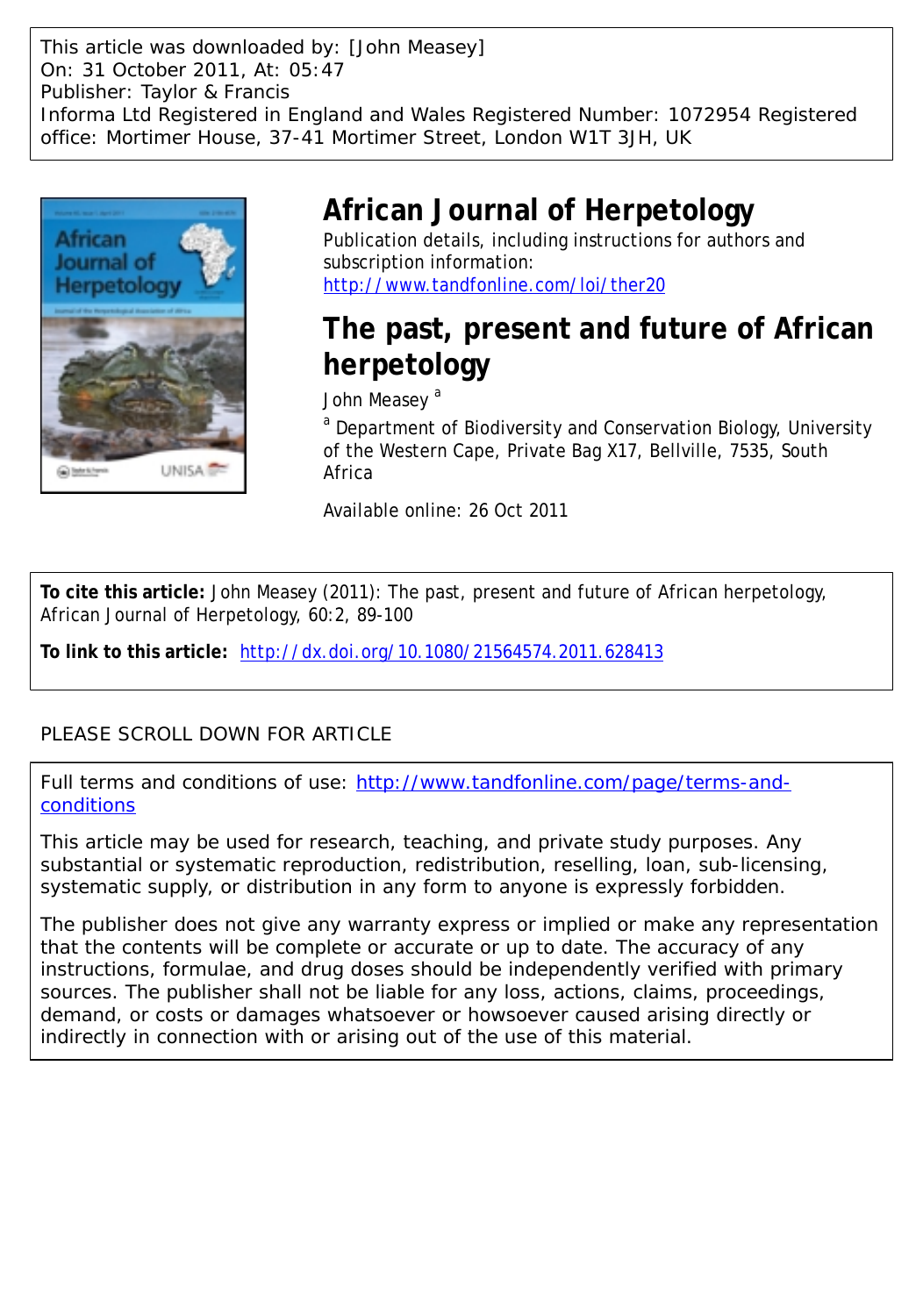Editorial: mini-review

# The past, present and future of African herpetology

## JOHN MEASEY\*

Department of Biodiversity and Conservation Biology, University of the Western Cape, Private Bag X17, Bellville 7535, South Africa

Abstract.—After 47 years and 60 volumes, editorial policy in the scholarly journal of the Herpetological Association of Africa has changed from largely unscientific to strictly scientific. I investigate the causes for this by examining the changes in editorial policy throughout the history of the journal and find that there has been a gradual change with some important milestones. Of key importance were the introduction of the peer-review process in 1979 and the inception of a newsletter in 1983. Interest in African herpetology is growing and the quality and quantity of articles in African Journal of Herpetology are seen to continue to increase. The future may include changes in the way that the content is produced, but will continue to provide a platform for herpetological discoveries on the African continent; thereby verifying the maxim: ex Africa aliquid semper novi.

Key words.-- peer-review, herpetology, Africa

Donald G. Broadley founded the Herpetological Association of Africa in 1965, together with The Journal of the Herpetological Association of Africa. This first issue of Volume 1 contained an editorial by Broadley, which stated: ''The Journal is not intended to be a medium for the publication of scientific papers and it should not be quoted in the literature'' (Broadley 1965, 1996). This year, 2011, we have reached Volume 60 and over the 47 years of publications have come to a diametrically opposed editorial policy, to wit: the African Journal of Herpetology is intended solely as a medium for the publication of scientific papers and is regularly quoted in the general scientific literature. However, the subject matter of the journal has remained the same, pertaining to African reptiles and amphibians. So how did this remarkable turn-around come about and what is the future of *African Journal of Herpetology*?

This history of the Herpetological Association of Africa (HAA) has been well documented from its beginnings to 1996 by Broadley (1996). The first 15 volumes were edited by Broadley, in which he also undertook the majority of authorship (indeed it was Volume 3 before there was an article by anyone but Broadley). Broadley's contributions to African herpetology continued to be outstanding and were detailed when he reached the age of 65 and the HAA, which he founded, reached 40 years old (Branch 1997). However, it should be noted that Broadley's contributions have not stopped and he has continued to publish on African herpetology since his 'retirement' so that his publications now number around 230, with more in preparation (D. Broadley, pers. comm.).

In this mini-review I review changes in editorial policy and sample six volumes of publications across the 60 published to date (all are now available online and free of

<sup>\*</sup>Email: johnmeasey@gmail.com

ISSN 2156-4574 print/ISSN 2153-3660 online  $@$  2011 Herpetological Association of Africa <http://dx.doi.org/10.1080/21564574.2011.628413> <http://www.tandfonline.com>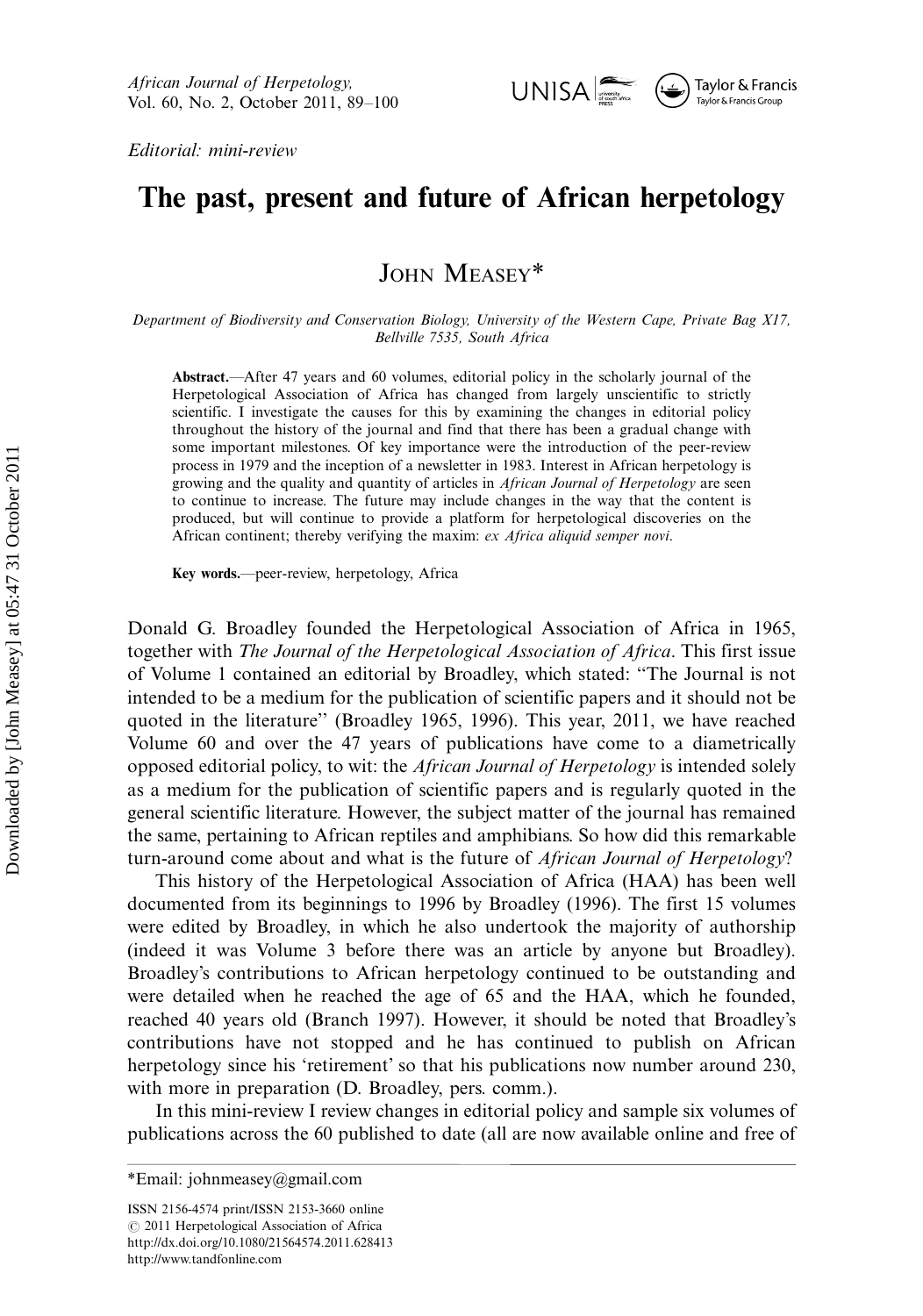charge to HAA members at the portal:<www.tandfonline.com>). Changes in subject matter, references, author numbers and addresses are summarised in order to make predictions about the future of African Journal of Herpetology.

#### **METHODS**

To review changes in editorial policy and articles published by the journal over its 60 volumes, I have taken two separate approaches. First was to take a qualitative look at milestones in editorial policy of the journal to show timing of the change from Broadley's original stance outlined in Volume 1 (see above) to the current diametrically opposed editorial policy in today's journal. Second, I have taken a more quantitative approach in sampling six volumes, representing 'snap-shots' of the journal over its full publication history, to provide information on the change in articles published during this period. The mean (and standard error [SE]) of number of authors and references were recorded for each volume (not including material such as editorials, bibliographies, member announcements, book reviews, trivia, etc.), together with the country of their address. Subject matter was determined by a retrospective application of keywords which were converted to Wordles (word clouds in which the frequency determines the size of the word: [www.wordle.net\)](www.wordle.net) and by identifying which herpetological order the article focuses on. Lastly, I review the contents of Volume 60 comparing it with other publications on African reptiles and amphibians (via a search for 'Africa\* AND amphibia\*' and 'Africa\* AND reptil\*' on Web of Science, Thomson Reuters from 1980 to 2010) using their system of key words (KeyWords Plus). I then use these summaries to highlight trends and future directions for the *African Journal of Herpetology* and African herpetology as a whole.

#### RESULTS AND DISCUSSION

#### Past

The summary of milestones for the journal shows that for the first 15 years, the Journal of the Herpetological Association of Africa published 'non-technical' articles that principally informed other readers of how to keep and breed a variety of African reptiles and amphibians (Table 1; Figs. 1  $\&$  2). Articles were generally singleauthored (mean  $= 1.06$ ; SE  $= 0.06$ ) and rarely included references (mean  $= 0.94$ ;  $SE = 0.47$ ). Peer-review was introduced in 1979 for 'semi-technical' articles, although authors were still advised to submit technical articles to other journals (Channing 1979). Within a few years, all articles were submitted to full peer-review (Branch 1983). While the subject matter remained similar, articles were generally multiauthored (mean  $= 1.25$ ; SE  $= 0.16$ ) and each included a number of references (mean  $= 6.13$ ; SE  $= 2.98$ ; Fig. 3). At this time, introduction of a newsletter provided a vehicle for much that was considered 'non-technical', and this saw the subject matter of the journal containing more scientific key words (Figs. 4-6). Subsequent editors moved more and more 'non-technical' content over to the newsletter to allow journal space to be dedicated to scientific content (Table 1). The numbers of authors and references per paper continue to rise steeply and this trend is particularly prominent between Volumes 40 and 60 (Figs. 4-6).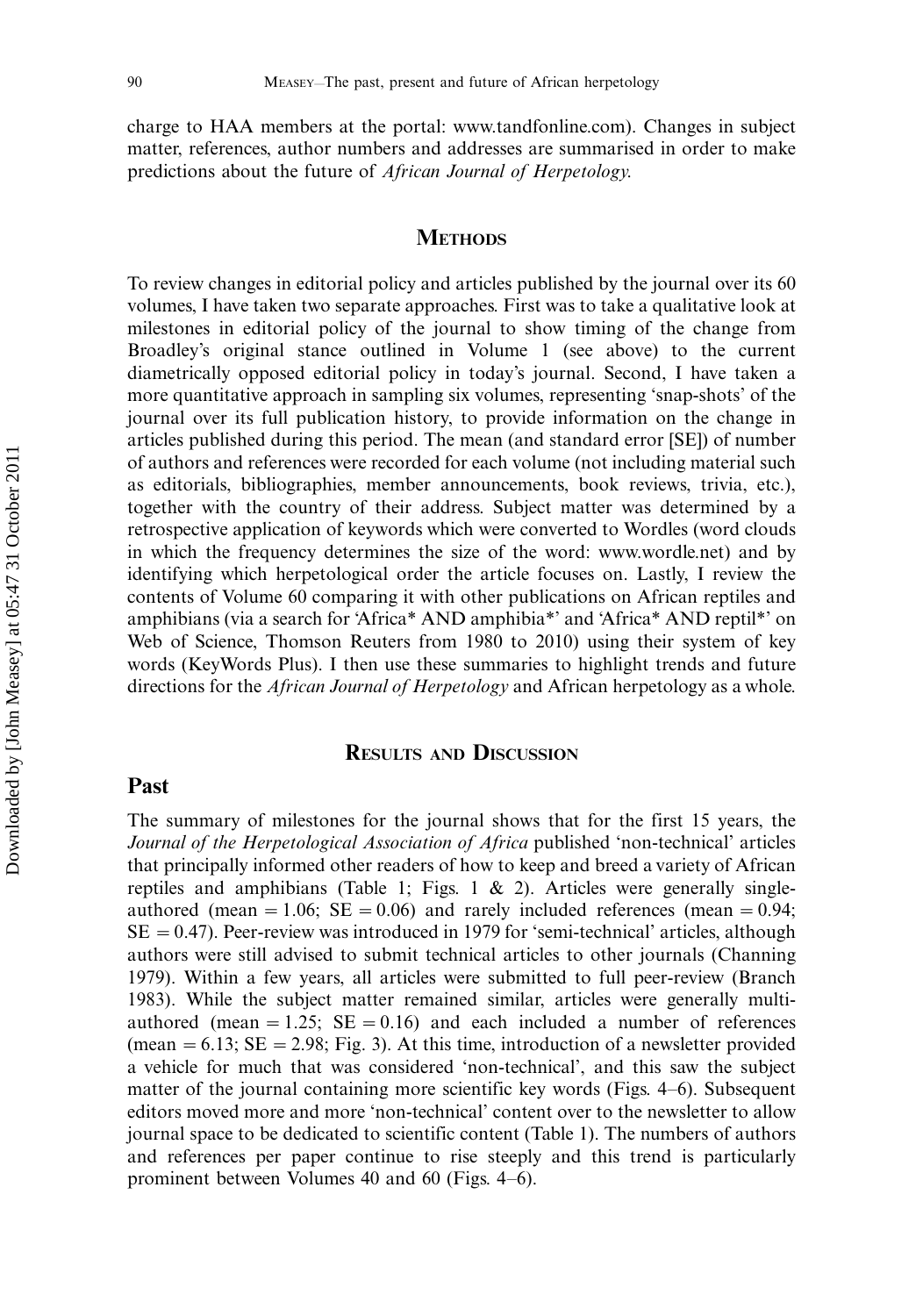| Year | Editor        | Milestone                                                                                                             | Significance                                                                                                                                               | Volume<br>(issue) |
|------|---------------|-----------------------------------------------------------------------------------------------------------------------|------------------------------------------------------------------------------------------------------------------------------------------------------------|-------------------|
|      | 1957 Broadley | Broadley launches Volume 1 First publication of the<br>of Journal of the<br>Herpetological Association<br>of Rhodesia | Herpetological Association of<br>Rhodesia, which was to be<br>the forerunner of the <i>JHAA</i>                                                            |                   |
| 1965 |               | First publication of JHAA<br>with Broadley as editor                                                                  | Volume 1 of the<br>Herpetological Association of<br>Africa                                                                                                 | 1                 |
| 1966 |               | <b>Broadley</b>                                                                                                       | First article not authored by Other authors see the value in<br>sharing their observations                                                                 | 3                 |
| 1972 |               | Increase from one to two<br>volumes per year                                                                          | Two volumes per year are<br>usually published from 1971                                                                                                    | 8                 |
| 1976 | 1977 Channing | No journal appears<br>as Editor                                                                                       | Channing replaces Broadley Alan Channing took over as<br>Editor from 1977                                                                                  | 16                |
|      |               | JHAA can print<br>photographs                                                                                         | Suitable illustrations are<br>solicited                                                                                                                    | 16                |
| 1978 |               | Three volumes per year                                                                                                | In 1978 and 1980 three<br>volumes are published per<br>year, otherwise the frequency<br>varies between one and two<br>annually.                            | 17                |
| 1979 |               | Referees introduced                                                                                                   | Semi-technical articles are<br>sent to a referee (or two) for<br>constructive comments<br>regarding the content and<br>clarity, before being<br>published. | 21                |
|      | 1980 Haacke   | Haacke replaces Channing<br>as Editor                                                                                 | Wulf Haacke took over as<br>Editor                                                                                                                         | 25                |
| 1980 |               | Standard names and<br>vouchers required as<br>editorial policy                                                        | Standardisation of names and<br>insistence that vouchers are<br>kept for published articles.                                                               | 22                |
|      | 1983 Branch   | Branch replaces Haacke as<br>Editor                                                                                   | Handed over to Bill Branch<br>in 1983                                                                                                                      | 29                |
| 1983 |               | Branch launches HAA<br>Newsletter                                                                                     | <b>HAA</b> newsletter handles<br>much of the miscellanea<br>previously carried in the<br>journal.                                                          | 29                |
| 1983 |               | Full peer-review introduced Full peer-review becomes                                                                  | editorial policy                                                                                                                                           | 29                |
| 1985 |               | JHAA now printed                                                                                                      | Production of the printed<br>journal is moved to the<br><b>Bloemfontein Museum</b>                                                                         | 31                |
| 1988 |               | A computer and word<br>processor are used                                                                             | Desk-top publishing is in the<br>hands of the Editor                                                                                                       | 35                |
|      | 1993 Mouton   | Mouton replaces Branch as<br>Editor                                                                                   | October 1993, Le Fras<br>Mouton as Editor                                                                                                                  |                   |

Table 1. Milestones in editorial policy and growth of African Journal of Herpetology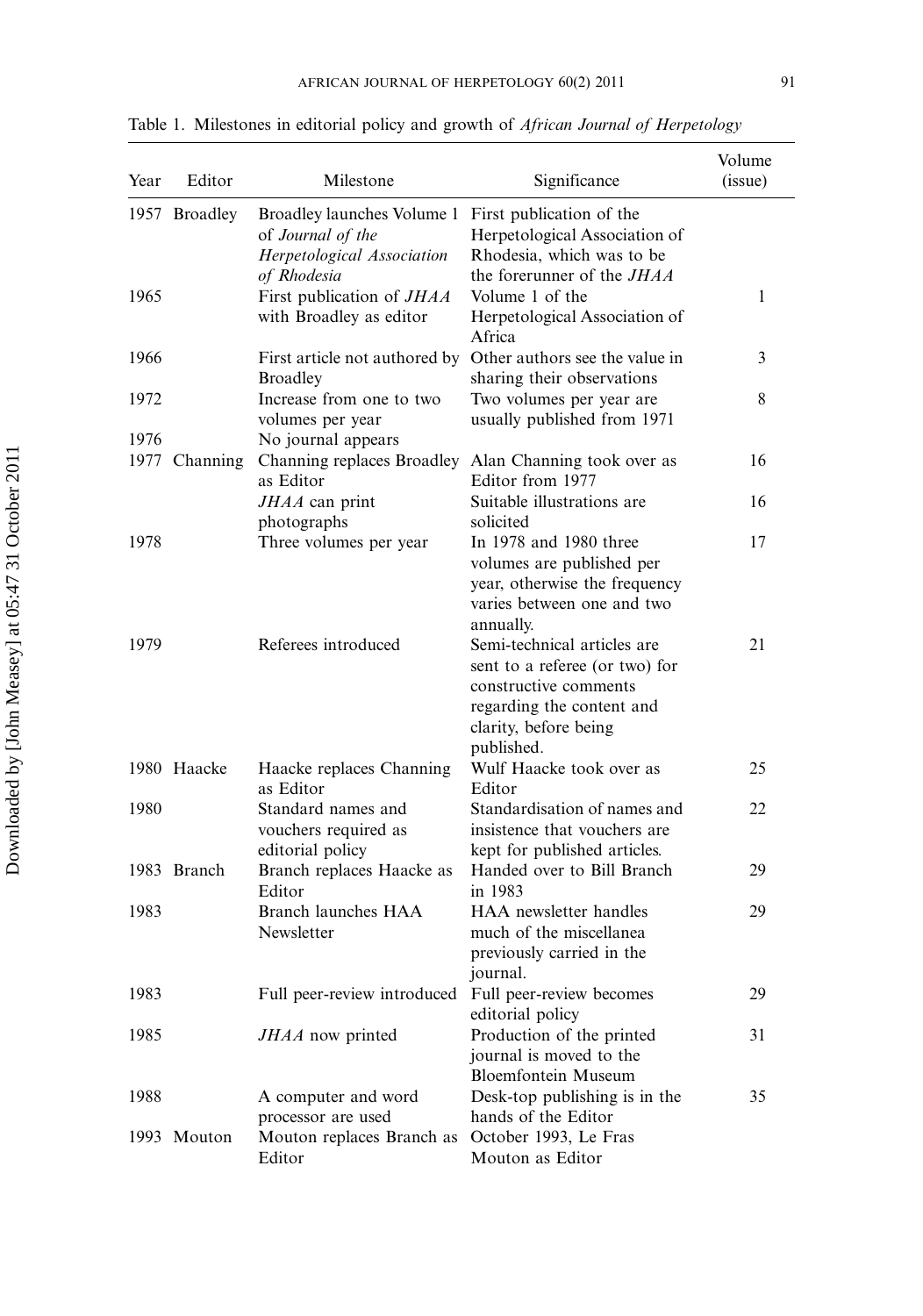| Year | Editor       | Milestone                                                                       | Significance                                                                                                                                                                                      | Volume<br>(issue) |
|------|--------------|---------------------------------------------------------------------------------|---------------------------------------------------------------------------------------------------------------------------------------------------------------------------------------------------|-------------------|
| 1993 |              | More content moved to<br>Newsletter                                             | Life History Notes,<br>Geographical Distribution,<br>and Venoms and Snakebite,<br>together with 'Recent African<br>Herpetological Literature',<br>are moved to (newly named)<br>African Herp News | 42                |
| 1995 |              | Two issues are printed per<br>volume                                            | Content increases sufficiently<br>to print two issues within one<br>volume per year as standard                                                                                                   | 44 (1)            |
| 1996 | 1998 Whiting | JHAA renamed as African<br>Journal of Herpetology<br>Whiting replaces Mouton as | At the General Meeting Bill<br>Branch's proposal that the<br>name of the journal be<br>changed to African Journal of<br>Herpetology was accepted<br>Martin Whiting, 10                            | 45(1)             |
|      |              | Editor<br>Complex studies<br>encouraged                                         | December 1997–August 2000<br>Studies involving hypothesis<br>testing and employing<br>rigorous quantitative<br>techniques are especially<br>encouraged                                            | 47(1)             |
|      |              | Forum                                                                           | Forum articles were solicited<br>which provided room to<br>debate key issues in African<br>herpetology.                                                                                           | 47(1)             |
|      |              | Format overhauled                                                               | Professional desktop<br>publishing software and<br>glossy paper in a smaller<br>format gave AJH a world-<br>class look.                                                                           | 47(1)             |
|      |              | Supplemental data                                                               | Website serves as source for<br>material which cannot be<br>printed in journal                                                                                                                    | 47(1)             |
|      |              | 2000 Alexander Alexander replaces Whiting                                       | Graham Alexander replaces<br>Martin Whiting as Editor                                                                                                                                             | 49 (1)            |
| 2005 |              | First associate editors<br>instated                                             | Alexander inveigles associate<br>editors: Bauer, Henan and<br>Tolley                                                                                                                              | 54 (1)            |
| 2004 |              | AJH accredited South<br>Africa's Department of<br>Education's list              | Authors from South African<br>universities draw funding<br>when they published in AJH                                                                                                             | 53 $(1)$          |
| 2005 |              | Contents on citation<br>indexing database                                       | AJH contents indexed in<br>Science Citation Index<br>(Thomson Reuters Web of<br>Science)                                                                                                          | 54 (1)            |
|      |              | 2006 Flemming Flemming replaces<br>Alexander                                    | Alex Flemming replaces<br>Graham Alexander as Editor                                                                                                                                              | 55 $(1)$          |

#### Table 1 (Continued )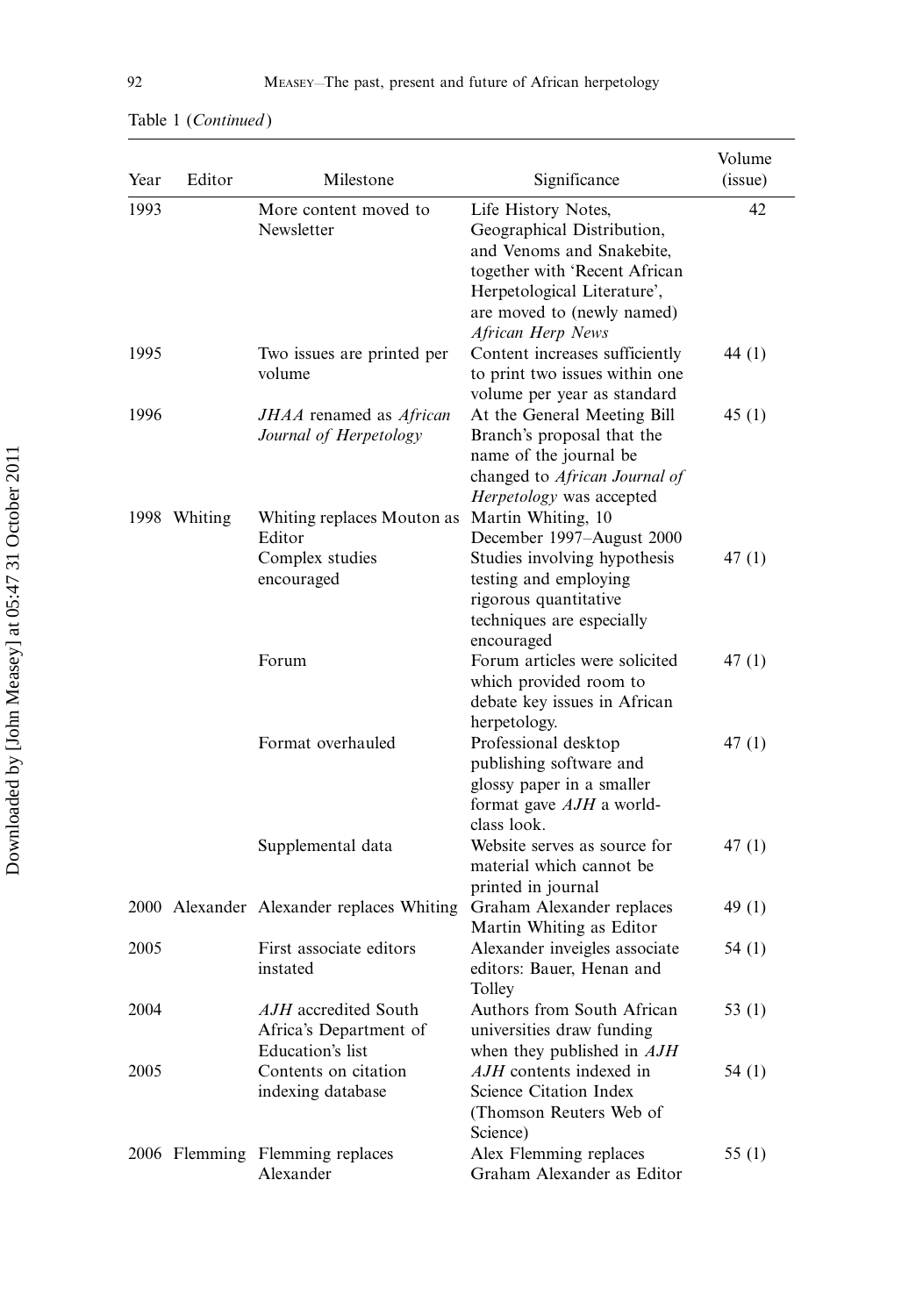| Year | Editor      | Milestone                                     | Significance                                                                                                                                                                                                                                                  | Volume<br>(issue) |
|------|-------------|-----------------------------------------------|---------------------------------------------------------------------------------------------------------------------------------------------------------------------------------------------------------------------------------------------------------------|-------------------|
|      | 2009 Measey | Measey replaces Flemming                      | John Measey replaces Alex<br>Flemming as Editor                                                                                                                                                                                                               | 58 (1)            |
|      |             | Book reviews also moved to<br>AHN             | <i>AJH</i> only publishes refereed<br>scientific articles divided into<br>long and short, reviews and<br>mini-reviews.                                                                                                                                        | 59(1)             |
|      |             | New associate editors<br>instated             | Blackburn, Greenbaum and<br>Köhler join as associate<br>editors                                                                                                                                                                                               | $59 - 60$         |
|      |             | Adherence to ethical<br>guidelines compulsory | Authors, editors and<br>reviewers required to adhere<br>to published ethical<br>guidelines.                                                                                                                                                                   | 59 $(1)$          |
|      |             | No publication fee.                           | AJH publishes all articles free<br>of charge to authors                                                                                                                                                                                                       | 59(1)             |
|      |             | Online access to all <i>JHAA</i><br>and AJH   | Entire catalogue of <i>AJH</i> is<br>available online and is free of<br>charge to members of HAA.                                                                                                                                                             | 59 (2)            |
|      |             | Double-blind peer-review                      | All articles published have<br>been double-blind reviewed                                                                                                                                                                                                     | 60(1)             |
|      |             | Student prize initiated                       | The 'Don Broadley prize for<br>excellence in African<br>Herpetology' is given to the<br>student who publishes the<br>most outstanding manuscript<br>in AJH. Candidate<br>manuscripts are selected by<br>the editors and judged by the<br>editorial committee. | 60                |

Notes: JHAA, Journal of the Herpetological Association of Africa; AJH, African Journal of Herpetology; AHN, African Herp News.

Gradual changes in editorial policy, particularly related to peer-review and the movement of non-peer-review items to a newsletter, are responsible for remodelling African Journal of Herpetology from Broadley's first editorial policy in 1965 to that of today (Table 1). Scientific interest in African herpetology has grown (Fig. 7) and there is still great value in the contents of the early volumes, just as the current issues of the newsletter appeal to much the same audience. Editorial policy of African Herp News has also changed over time such that many of the articles submitted there are also subject to peer-review (at the Editor's discretion [Maritz 2010]). Despite the changes, some aspects of the journal have remained unchanged. The subject matter, African reptiles and amphibians, continues without any editorial policies broadening the scope. Journal editors remain unpaid and their work is largely conducted in evenings and at weekends. Despite the challenging and sometimes hazardous nature of African herpetology, all present and past editors (see Table 1) are currently alive and well, and perhaps more noteworthy is that all are still active herpetologists.

Table 1 (Continued )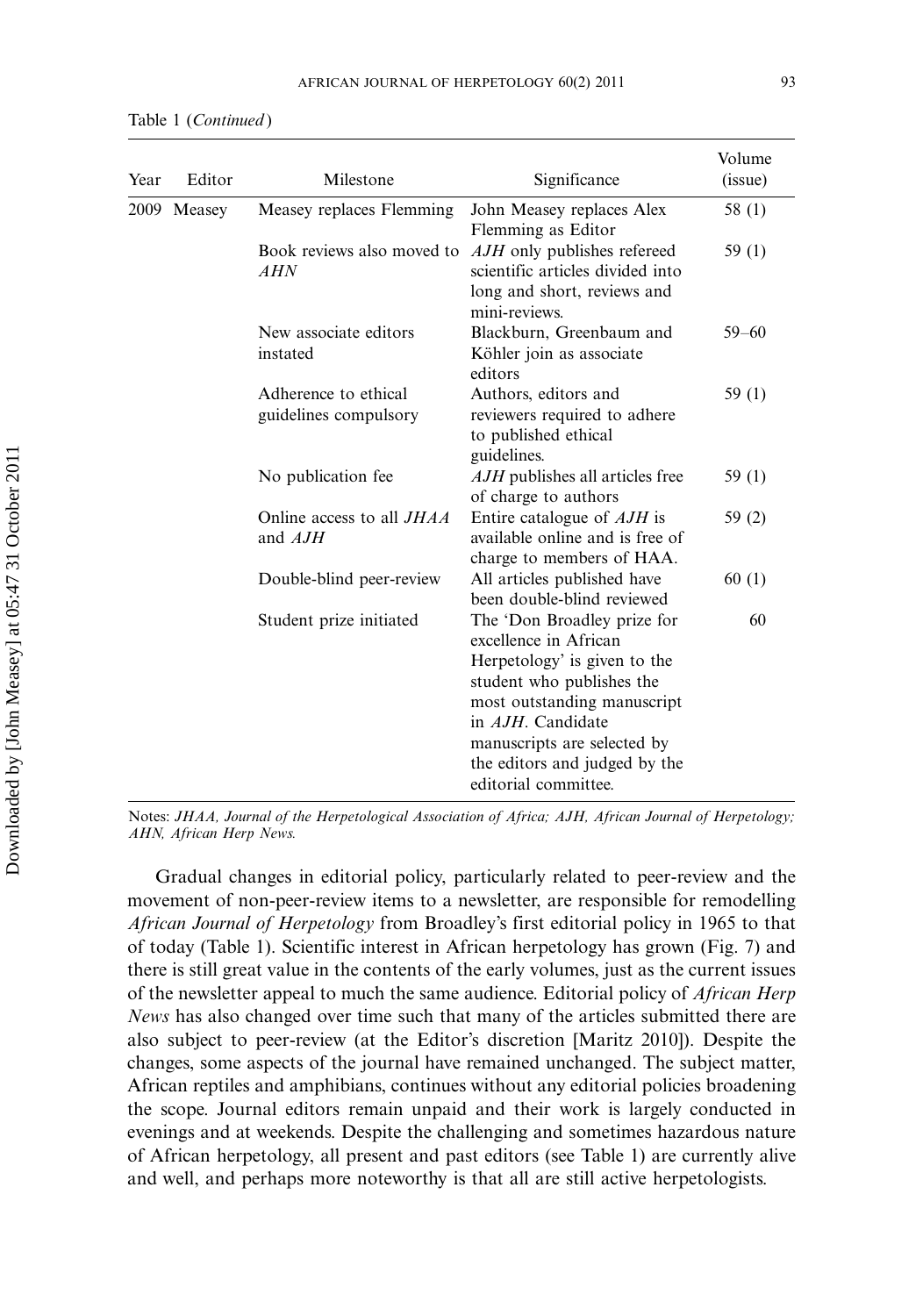

Figure 1. Volume 10 of the Journal of the Herpetological Association of Africa was published in 1973 and contained nine articles on a mixture of topics relating in the main to husbandry and of snakes and lizards. Each article had an average of 1.1 references (only one-third of articles contained references) and one author, with contributions from South Africa, Zimbabwe and the USA.

#### Present

As the popularity for research on Africa's herpetofauna increases (Fig. 8), so the quantity of submissions to *African Journal of Herpetology* increases, enabling editorial policies that can select for increasing scientific quality. Current editorial policy extends Whiting's (1998) preference for hypothesis-driven research by making it a requirement. Authors are also required to abide by an ethical code (as are reviewers and editors), which can be found at the journal's websites ([www.](www.africanherpetology.org) [africanherpetology.org](www.africanherpetology.org) and<http://www.tandfonline.com/ther>). Scientists are human and do behave badly (Martinson et al. 2005; Benos et al. 2005), and the ethical code exists to protect all concerned in the publishing of articles. While guidelines cannot be strictly enforced, since the introduction of the code there has been a rejection of several submissions that fell outside of the guidelines. Authors are asked to declare



Figure 2. Volume 20 found the Journal of the Herpetological Association of Africa edited by Channing with most articles on anurans, concentrating on distribution with more articles on husbandry of snakes and lizards. In addition to South African contributions, a number of projects are listed by a Zambian herpetologist.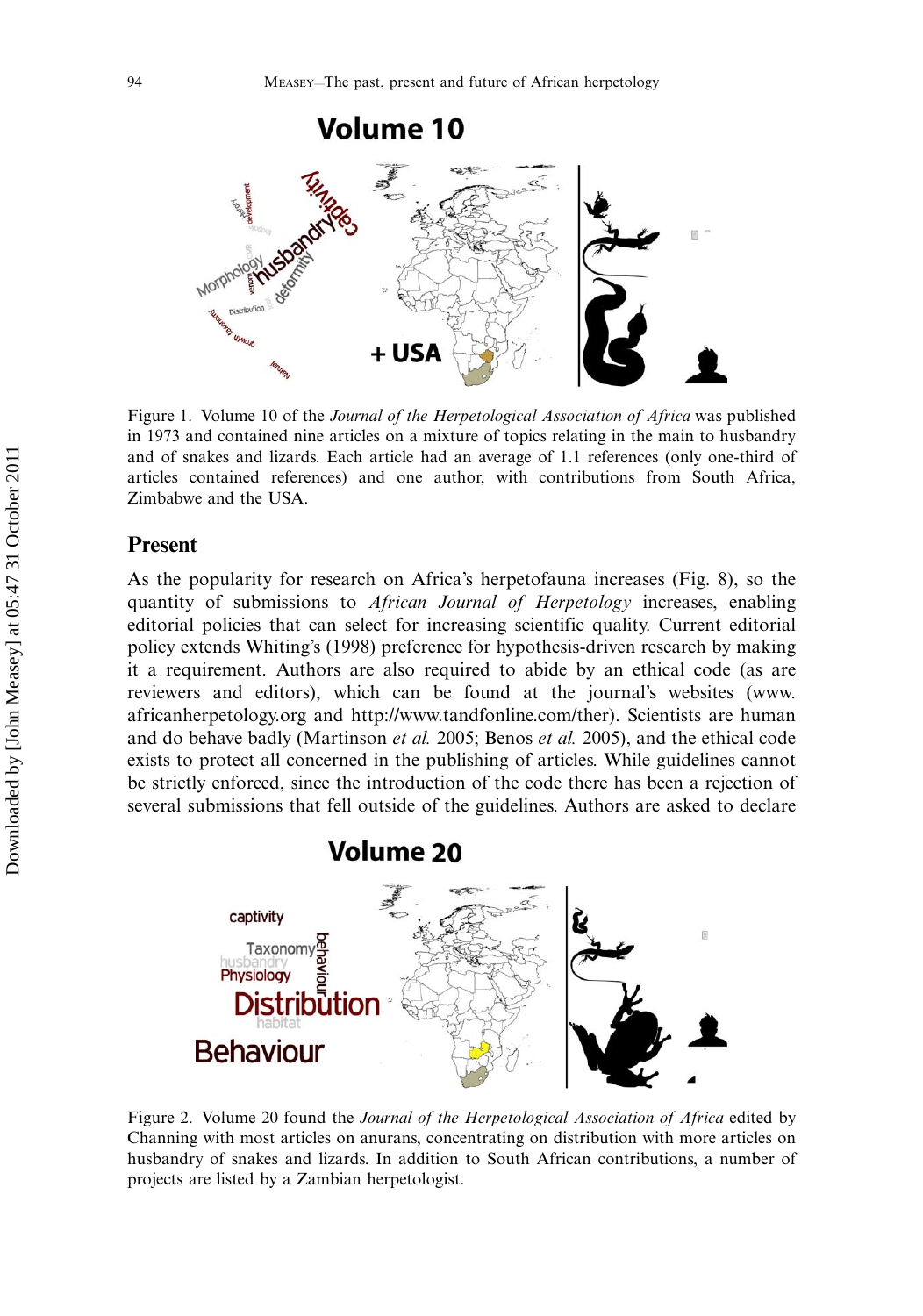

Figure 3. Volume 30, with Branch as Editor, saw the majority of articles swinging back to ophidians and their distribution, and to a lesser extent husbandry. More authors appeared per article (mean = 1.25;  $SE = 0.16$ ), from South Africa and Europe as well as a mean of 6.13  $(SE = 2.98)$  references.

their adhesion to the African Journal of Herpetology ethical code during their manuscript submission through our online manuscript tracking system, ScholarOne (http://mc.manuscriptcentral.com/ther).

All submissions have double-blind peer-review (neither names of authors or reviewers are disclosed), a policy which prevents discrimination based on author identity (Budden *et al.* 2008), and is preferred by the majority of publishing scientists (Ware 2011). Multiple rounds of peer-review are onerous on authors, editors and reviewers and are avoided where possible. In most cases, multiple rounds of peerreview could be avoided by more careful preparation or thorough reworking of manuscripts by authors, and we urge all prospective authors to be rigorous in their manuscript preparation. When peer-review substantially increases the quality of an article, multiple rounds appear to be in the interest of both authors and editors.



Figure 4. Volume 40 continued with Branch as Editor and has a wider range of herpetofauna with an increasing emphasis on taxonomy. The number of authors (mean  $= 1.56$ ; SE  $= 0.20$ ) and references (mean  $= 7.94$ ; SE  $= 2.40$ ) increased slightly, and contributions were mainly from southern Africa and the USA. It should be noted that Volume 40 contained the proceedings of the second HAA Symposium at Bloemfontein.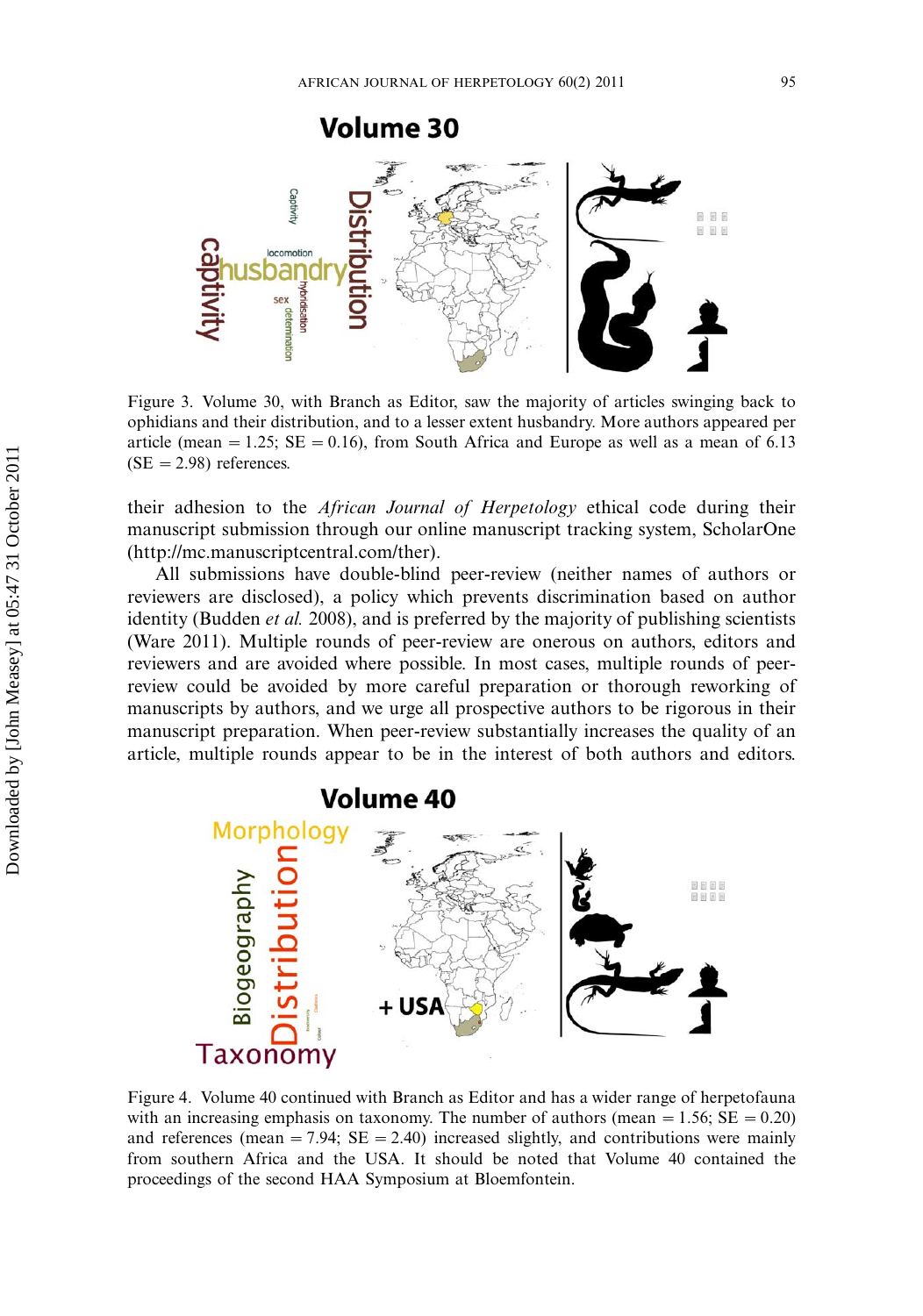

Figure 5. Volume 50 had Alexander as Editor and saw a dramatic increase in the scope of the journal's subject areas and number of references (mean  $=$  34.40; SE  $=$  7.41). Taxa covered remained similar, as did the number of authors (mean  $= 1.8$ ; SE  $= 0.39$ ) and their countries (southern Africa, Europe and USA).

Recent data across all scientific disciplines suggest that peer-review does improve published material, as well as dealing with academic misconduct (Ware 2011). The referees of African Journal of Herpetology provide an invaluable service to the journal and to African herpetology and I would like to take this opportunity to extend my renewed thanks to them. However, soliciting reviews from referees is becoming more difficult, and it is important for all to realise that the peer-review system is a reciprocal process. The principle objective is that publication in *African* Journal of Herpetology should represent excellent scientific work on the reptiles and amphibians of Africa above any other concern, and the editorial team is particularly interested in receiving submissions from authors throughout the continent. To this end, I am very happy to reiterate that there are no publication fees in African Journal of Herpetology (unless colour printing is required; colour in electronic media is free).



Figure 6. Volume 60 was edited by Measey, seeing authors from many more African countries including Madagascar, Nigeria and Rwanda. While the number of references stayed similar (mean  $= 35.35$ ; SE  $= 4.99$ ), the mean number of authors markedly increased to 3.14  $(SE = 0.36)$ . Gymnophiona featured in addition to other African herpetofauna previously seen.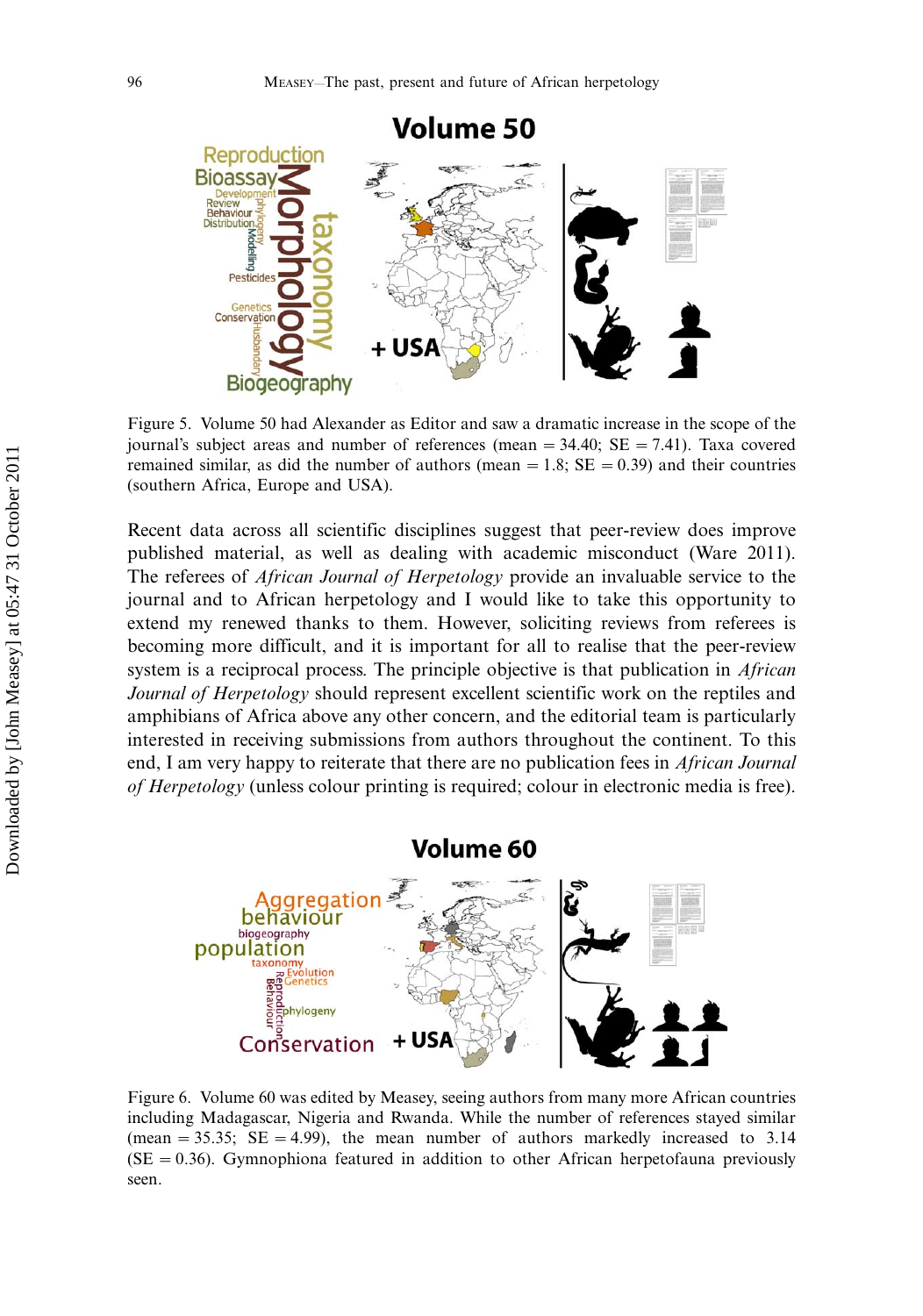

Figure 7. The increasing popularity of African herpetofauna in the scientific literature, as evidenced by search results on Web of Science, Thomson Reuters. Reptiles (black bars from a search for 'Africa\* AND reptil\*') and amphibians (grey bars from a search for 'Africa\* AND amphibia\*') show a similar trend for the years selected.



Figure 8. Wordles of Thomson Reuters' Web of Science KeyWords Plus for (A) all articles on African herpetofauna in 2010 compared with (B) those published in African Journal of Herpetology. Shared prominent keywords are 'conservation', 'phylogeny' and 'evolution'.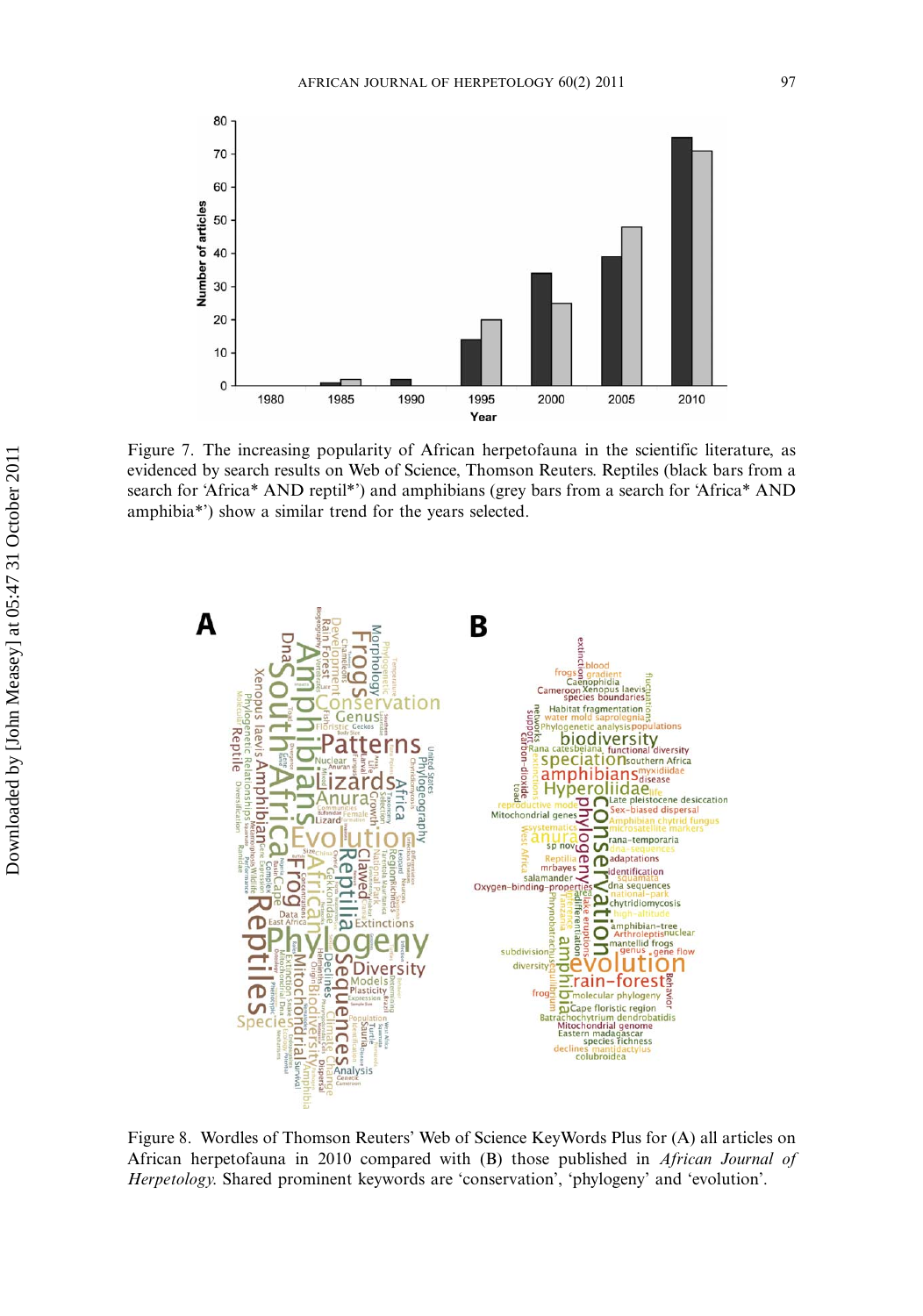In addition, we now host online supplementary information for articles that require additional detail not produced in print.

The 'Don Broadley prize for excellence in African Herpetology' honours Donald G. Broadley by recognising the student who publishes the most outstanding manuscript in the preceding two volumes of African Journal of Herpetology. Candidates declare their application at the time of submission, and these are judged by the editorial committee with the prize presented at the HAA meeting. It is intended that the prize encourage students to submit their best work to African Journal of Herpetology as well as recognising and rewarding the hard work of students who work on African reptiles and amphibians. The first prize awarded for articles published by students in Volumes 58 and 59 was awarded jointly to Gavin Masterson (Masterson et al. 2009) and Anita Meyer (Meyer et al. 2010). We greatly look forward to judging the next round of student prizes.

Interest is increasing in African herpetology, as demonstrated by the dramatically increasing numbers of articles on Web of Science (WoS), especially since the late 1990s (Fig. 7), which is when African Journal of Herpetology was added to the WoS (Table 1). A comparison of keywords published for African reptiles and amphibians in 2010 by WoS shows a similarity with those published by African Journal of Herpetology (Fig. 8). 'Phylogeny', 'conservation' and 'evolution' all come out as strong subject areas in African Journal of Herpetology and other journals that publish papers on African herpetofauna.

### Volume 60

African herpetology in general, and publications in African Journal of Herpetology in particular, are still dominated by novel findings that encompass the disciplines of phylogenetic analysis, conservation and evolution. New species of reptiles continue to be described, with evidence coming from morphology and molecular data (Heineke et al. 2011; Gehring et al. 2011). Where adults are already described, descriptions are still required of other life-history stages (Sprague & Zimkus 2011). Relationships between taxa have traditionally used morphology, which can still provide important insights by using phylogenetic methodologies (Moyer & Jackson 2011), whereas phylogenies based on molecules alone (Van der Meijden et al. 2011; Salvi et al. 2011) can provide new hypothetical frameworks for insights into evolutionary pathways. Equally, the molecular approach can be used to provide biogeographical insight into species boundaries (Perera et al. 2011). Novel studies and observations on behaviour and distribution can have important implications for conservation (Martín et al. 2011; Wilmes et al. 2011; Channing & Wahlberg 2011; Yetman & Ferguson 2011; Tessa et al. 2011; Measey et al. 2011), which has become an important aspect of African herpetology as habitat destruction continues unabated in areas that have been poorly explored. In addition to habitat destruction, anthropogenic impact on African herpetofauna can be more direct in areas where reptiles and amphibians are used as food (Mohneke et al. 2011). Lastly, some subject areas have been the subject of many studies which require synthesis to provide new insight and stimulus for new generations of herpetologists (Mouton 2011).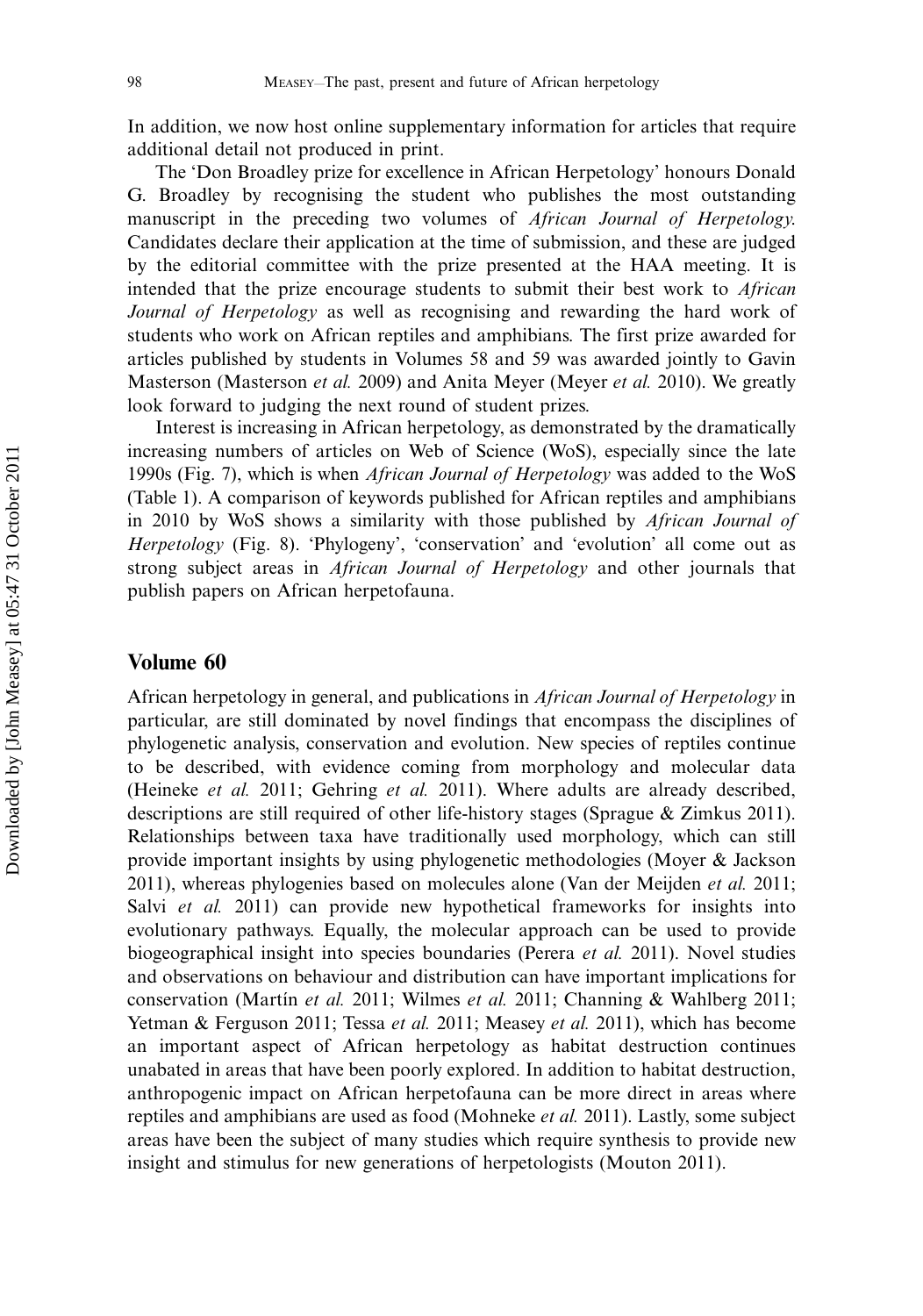## Future

The world of scientific publishing is moving with great pace, and with it the *African* Journal of Herpetology. In addition to our commitment to publishing hard issues of the journal, all of our content is published online and is freely available to HAA members. This also makes it possible to include more information that is not printed. In future, this could include a change from the current double-blind peer-review policy to one of transparency (Pulverer 2010), where the reviewers' comments and rebuttal by authors are available to view. The online version could contain more varied peer-reviewed supplementary articles. In addition, it is hoped that the increasing numbers of herpetological journals will increasingly work together in future. For example, there may be the opportunity to introduce cascading reviews (De Schutter 2007). Importantly, authors will soon be required to deposit all raw data into public repositories, which allow storage and access to datasets (Reichman et al. 2011). Data-sharing is fast becoming an industry standard, in much the same way that deposition of genetic data is already compulsory for African Journal of Herpetology, ensuring a more rigorous and transparent publishing process.

In addition to possible changes in the way articles are reviewed and published, we look to increase the numbers of authors from more African countries. It has always been a frustrating irony that most herpetologists live and work in areas of the least herpetological diversity, and this is particularly true of Africa. We would welcome more submissions from more countries in Africa, and would be especially pleased if, in 10 volumes time, we could see much more of the continent covered in terms of authorship (see Fig. 6). Americans and Europeans have been consistent contributors to African Journal of Herpetology, and we can only wonder whether African herpetofauna will begin to interest the burgeoning scientific power houses of India and China.

I sincerely hope that the pages of future volumes of African Journal of Herpetology will continue to fascinate those of you who have followed from Volume 1, as it does for those readers for whom this is the first of many copies. With certainty, I can predict that Broadley's motto adopted for the journal will continue to stand true for its herpetofauna: ex Africa aliquid semper novi.

#### ACKNOWLEDGEMENTS

I would like to thank all editors and associate editors of the journal for their help in compiling this mini-review. Special thanks to Donald G. Broadley (Bulawayo Museum, Zimbabwe) for his personal insights and continued interest. I dedicate this piece to all former African Journal of Herpetology editors who, through their hard work, have made the journal the excellent publication that it is today.

## **REFERENCES**

BUDDEN, A.E., T. TREGENZA, L.W. AARSSEN, J. KORICHEVA, R. LEIMU & C.J. LORTIE. 2008. Double-blind review favours increased representation of female authors. Trends Ecol. Evol. 23: 4-6.

BROADLEY, D.G. 1965. Editorial. J. Herpetol. Assoc. Africa 1: 1.

BROADLEY, D.G. 1996. A history of the Herpetological Association of Africa. Afr. Herp. News 25: 1–4.